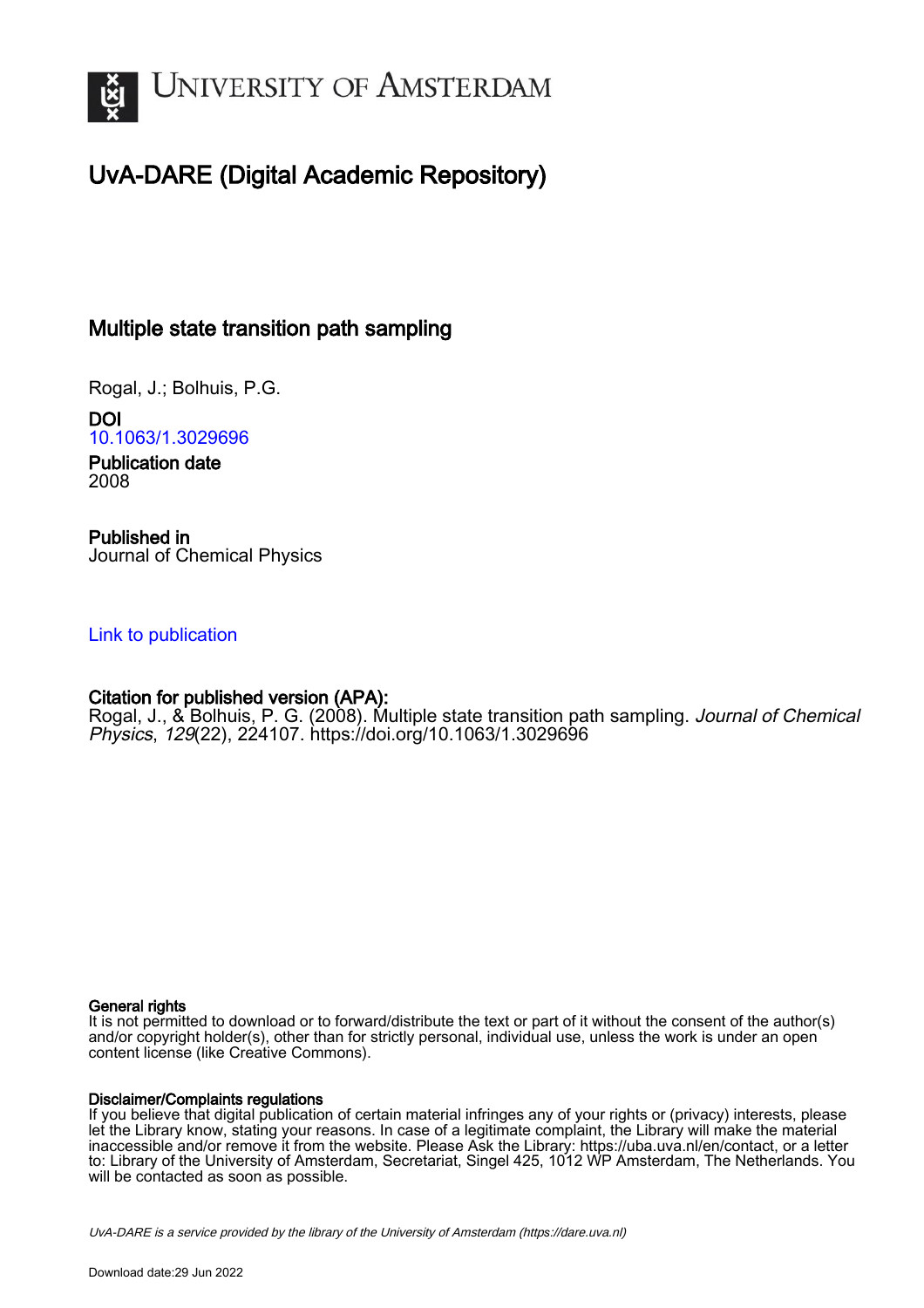# **[Multiple state transition path sampling](http://dx.doi.org/10.1063/1.3029696)**

Jutta Rogal<sup>a)</sup> and Peter G. Bolhuis

*Van't Hoff Institute for Molecular Sciences, University of Amsterdam, Nieuwe Achtergracht 166, 1018 WV Amsterdam, The Netherlands*

Received 31 July 2008; accepted 30 October 2008; published online 10 December 2008-

We developed a multiple state transition path sampling (TPS) approach in which it is possible to simultaneously sample pathways connecting a number of different stable states. Based on the original formulation of the TPS we have extended the path ensemble to include trajectories connecting not only two distinct stable states but any two states defined within a system. The multiple state TPS approach is useful in complex systems exhibiting a number of intermediate stable states that are interconnected in phase space. Combining this approach with transition interface sampling we can also directly obtain an expression for the rate constants of all possible transitions within the system. © *2008 American Institute of Physics*. DOI: [10.1063/1.3029696](http://dx.doi.org/10.1063/1.3029696)

## **I. INTRODUCTION**

The dynamical properties of complex systems are often characterized by the existence of several stable or metastable states that are separated by large free energy barriers. Examples for such complex systems are omnipresent throughout nature varying from conformational changes in biological relevant molecules to phase transitions as well as many chemical reactions. The long time behavior of such systems is usually determined by transitions between stable states, e.g., conformational or structural changes. Due to large free energy barriers between stable states these transitions are very rare compared to the short time dynamics (e.g., vibrations) within each of the stable states resulting in a separation of time scales. This so-called time scale problem makes it unfeasible to study such a system over an extended time scale with regular molecular dynamics (MD) simulations.

One possibility to address this problem is the use of a biasing potential along a set of order parameters. Several computational techniques have been developed in this area, e.g., umbrella sampling, blue moon sampling, hyperdynamics, $3$  and metadynamics.<sup>4</sup> The main drawback of these techniques is the choice of order parameters. If the order parameters do not provide a good approximation to the true reaction coordinate these methods fail.

A different possibility to examine the dynamical behavior on an extended time scale is to coarse grain the system. This approach concentrates on the rare events only, i.e., the transitions between stable states, and describes the time evo-lution within a Markovian state model (MSM).<sup>[5](#page-9-4)-7</sup> The short time dynamics within each stable state are appropriately averaged and accounted for in the corresponding transition probabilities.

After a proper identification of the different stable states the essential ingredients of a MSM are the rate constants, respectively, transition probabilities that characterize the transition between the stable states. These rate constants are not trivial to obtain since again straightforward MD simulations are usually impracticable. One approach is to use transition path sampling<sup>8</sup> (TPS) or the more efficient transition interface sampling<sup>9</sup> (TIS) for the computation of the rate constants. TPS has successfully been applied to study a variety of different systems ranging from crystal nucleation $10$  to the folding of small proteins $11$  (for an overview of applica-tions in biological systems, cf. Ref. [12](#page-9-10)) and transformation of nanoparticles under pressure.<sup>13</sup> However, in these path sampling methods the sampling is restricted to pathways connecting only two distinct stable states. In complex systems with several intermediate stable states the sampling of the path space can become very inefficient since trajectories might get stuck in intermediate states, i.e., the escape from the intermediate state is a rare event in itself. The sampling of such long trajectories crossing intermediate states can be enhanced by the precision shooting algorithm recently introduced by Grünwald *et al.*[14](#page-9-12) While this algorithm can produce slightly modified pathways that remain reactive it is not expected to provide reactive trajectories that substantially differ within the intermediate state as required for a proper sampling of path space. A simple alternative is to perform a separate TPS simulation for each subreaction.<sup>15</sup> However, for *N* stable states this requires  $N(N-1)$  simulations and can still be very inefficient due to rejection of pathways that do not start and end in the selected states.

To address this problem we have extended the TPS method to multiple stable states instead of including only two distinct stable states in the path ensemble. Applying such a multiple state TPS approach we can now sample pathways that connect any two stable or intermediate states in our system within one single simulation. Based on the rate constant formulation in TIS we obtain an expression for the rate constants of all possible transitions between all of the stable or metastable states in the system.

In this paper we introduce the formalism of multiple state TPS and test this method on two simple characteristic model systems using both stochastic and deterministic dynamics. This paper is organized as follows. In Sec. II a formal derivation of the multiple state TPS is given. In Sec. III the application of the method to the two model systems is

<span id="page-1-0"></span>Electronic mail: j.g.rogal@uva.nl.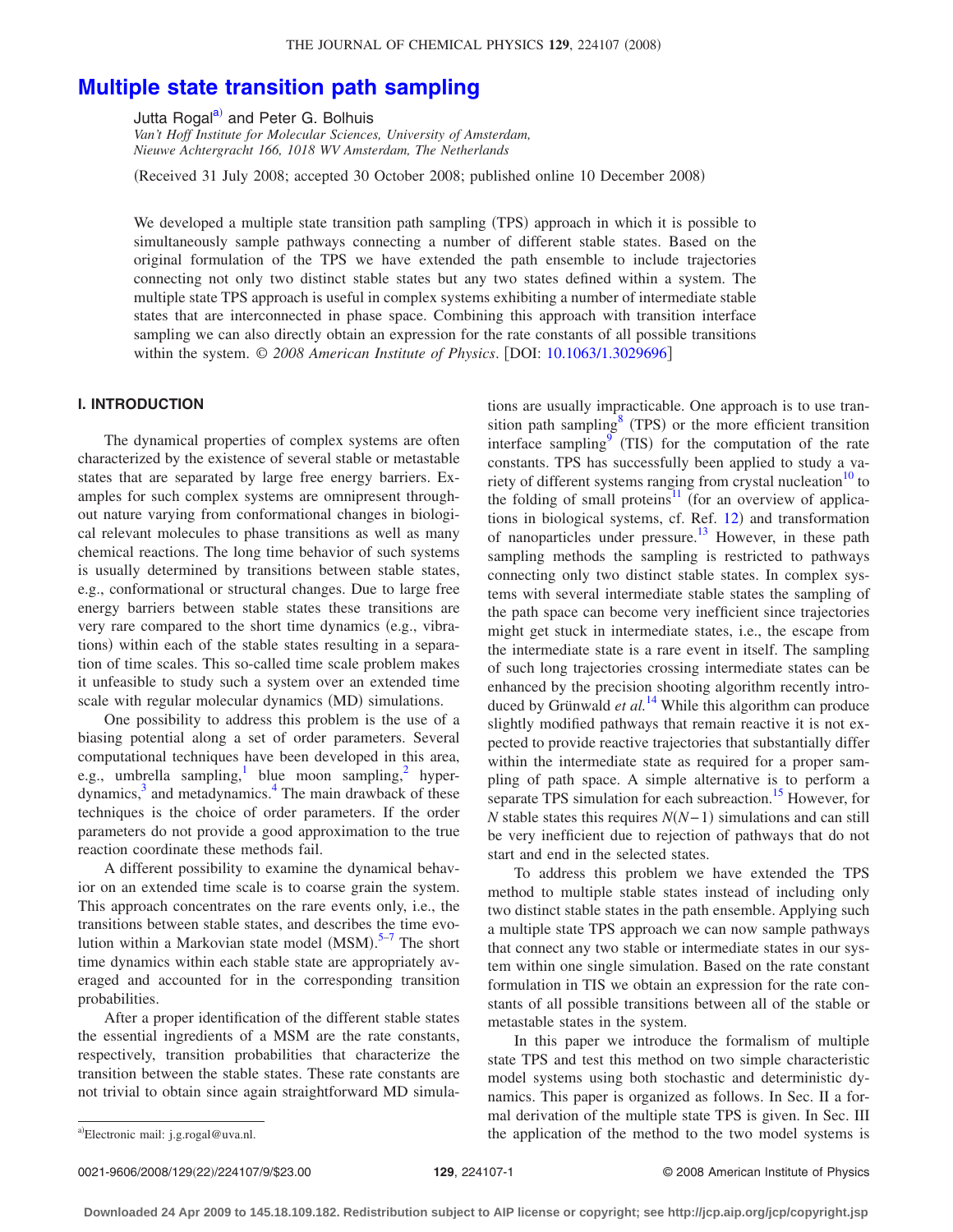discussed. The first model system represents a diffusive system with several stable states explored using Langevin dynamics (LD). In the second model system deterministic dynamics are used. At the end of Sec. III we discuss some further developments to improve the current method. A summary is given in Sec. IV.

#### **II. THEORETICAL BACKGROUND**

We first review very briefly the basic ideas of TPS and TIS that we then extend from two-state systems to multiple states. An extensive discussion of the two methods can be found in Refs. [8](#page-9-6) and [9.](#page-9-7)

#### **A. Transition path sampling**

In TPS (Ref. [8](#page-9-6)) a properly weighted set of reactive trajectories is explored by performing a random walk in trajectory space. The pathways are reactive in a sense that they connect two distinct states in a given system which are usually referred to as the initial and final states although, in principle, the pathways are always entirely reversible. The path ensemble of trajectories starting in a defined region *A* and ending in region *B* is given by

$$
\mathcal{P}_{AB}[\mathbf{x}(L)] \equiv Z_{AB}^{-1}h_A(x_0)\mathcal{P}[\mathbf{x}(L)]h_B(x_L),\tag{1}
$$

where  $Z_{AB}$  is a normalization factor and  $h_A(x)$  and  $h_B(x)$  are characteristic functions defining states *A* and *B*, i.e., they are equal to one if the configuration  $x$  is within the state and zero if it is outside.  $P[\mathbf{x}(L)]$  is the dynamical path probability for a discretized path  $\mathbf{x}(L) = \{x_0, x_{\Delta t}, \dots, x_{L \Delta t}\}\$  of fixed length  $L\Delta t$ ,

$$
\mathcal{P}[\mathbf{x}(L)] = \rho(x_0) \prod_{\tau=0}^{L-1} p(x_\tau \to x_{(\tau+1)})
$$
\n(2)

given by the distribution of initial conditions  $\rho(x_0)$  and the product over the Markovian short time transition probabilities<sup>16</sup> to evolve a time slice  $x<sub>\tau</sub>$  for a certain time  $\Delta t$ into the next slice  $x_{\tau+1}$  with  $\tau$  being the discrete time index  $\tau = t/\Delta t$ . Each time slice  $x_{\tau}$  contains all positions and momenta of all particles in the system at time  $t = \tau \Delta t$ , i.e.,  $x_{\tau} = {\bf r}_{\tau}, {\bf p}_{\tau}$ . To sample the path space the shooting algorithm is used. In this algorithm a time slice is chosen from the trajectory which is then changed, e.g., by perturbing the current momenta and/or positions, and a new pathway is created by generating new forward and backward segments from this modified time slice. Since the path ensemble consists of true dynamical trajectories it is in principle possible to extract dynamical properties of the system such as rate constants though in practice this can become rather time consuming.

### **B. Transition interface sampling**

TIS (Ref. [9](#page-9-7)) is an efficient TPS based algorithm for the calculation of rate constants. In addition to defining the initial and final state regions an order parameter  $\lambda$  is needed. This order parameter does not have to reflect the true reaction coordinate of the system, but it has to clearly distinguish between the two states, either monotonically increasing or decreasing. Using the order parameter  $\lambda$  interfaces are de-

fined as hypersurfaces  $\{x : \lambda(x) = \lambda_s\}$  with  $\lambda_s \in \mathbb{R}$ . Within the TIS method the rate constant for the transition from a state *A* to a state *B* can be expressed as the flux  $\langle \phi_0 \rangle$  through the first interface  $\lambda_0 = \lambda_A$  that also defines the stable state region *A*, multiplied with the crossing probability  $P_A(\lambda_B|\lambda_0)$ ,

<span id="page-2-1"></span>
$$
k_{AB} = \langle \phi_0 \rangle P_A(\lambda_B | \lambda_0) = \langle \phi_0 \rangle \prod_{s=0}^{n-1} P_A(\lambda_{s+1} | \lambda_s).
$$
 (3)

The crossing probability is the probability that whenever  $\lambda_0$ is crossed  $\lambda_B$  will be crossed before returning to *A*, i.e., before crossing  $\lambda_0$  again. The overall crossing probability is very small if considering rare events and thus rather difficult to assess. The key point in TIS is that the overall crossing probability can be expressed as a product of crossing probabilities for the different interfaces  $\lambda_s$ , i.e.,  $P_A(\lambda_{s+1}|\lambda_s)$  is the probability that whenever  $\lambda_s$  is crossed  $\lambda_{s+1}$  is reached before  $\lambda_A$ . The  $\lambda$ -interfaces can then be adjusted so that the individual crossing probabilities have a reasonable value of 0.05–0.5. For each  $\lambda$ -interface there is a separate path ensemble consisting of trajectories that start in *A*, cross the corresponding  $\lambda$ -interface, and either go to *B* or return to *A*. The flux factor  $\langle \phi_0 \rangle$  can be obtained by straightforward MD simulations evaluating the number of positive crossings. Another possibility is to introduce a second path ensemble for the  $\lambda_0$ -interface where the trajectories start outside the stable state, explore the stable state for some time, and end when they leave it. The flux factor is then obtained using the average path length in the two ensembles.<sup>17</sup>

#### **C. Multiple state TPS/TIS**

The TPS and especially also the TIS methods work very efficiently for systems exhibiting two distinct stable states. However, for complex systems with several intermediate stable states, trajectories that are supposed to connect the global initial and final states might get stuck in these intermediate states. Since the trajectories are then not returning to either of the two states *A* or *B* they do also not contribute to the path ensemble. As a consequence the sampling of pathways becomes very inefficient. To overcome this problem we define a new path ensemble where we include not only pathways that start and end in *A* or *B* but all trajectories that connect any two stable states,

$$
\mathcal{P}_{\text{MSTPS}}[\mathbf{x}(L)] = \sum_{i,j \neq i} \mathcal{P}_{ij}^{\text{TPS}}[\mathbf{x}(L)],\tag{4}
$$

with

<span id="page-2-0"></span>
$$
\mathcal{P}_{ij}^{\text{TPS}}[\mathbf{x}(L)] \equiv Z^{-1} \prod_{k} \bar{h}_{k}[\mathbf{x}(L)] h_{i}(x_{0}) \mathcal{P}[\mathbf{x}(L)] h_{j}(x_{L}). \tag{5}
$$

Here we use trajectories with a flexible path length  $L\Delta t$ , where *L* denotes the number of slices,  $^{18}$  i.e., each pathway is stopped as soon as it enters any of the stable states. *Z* is again a normalization factor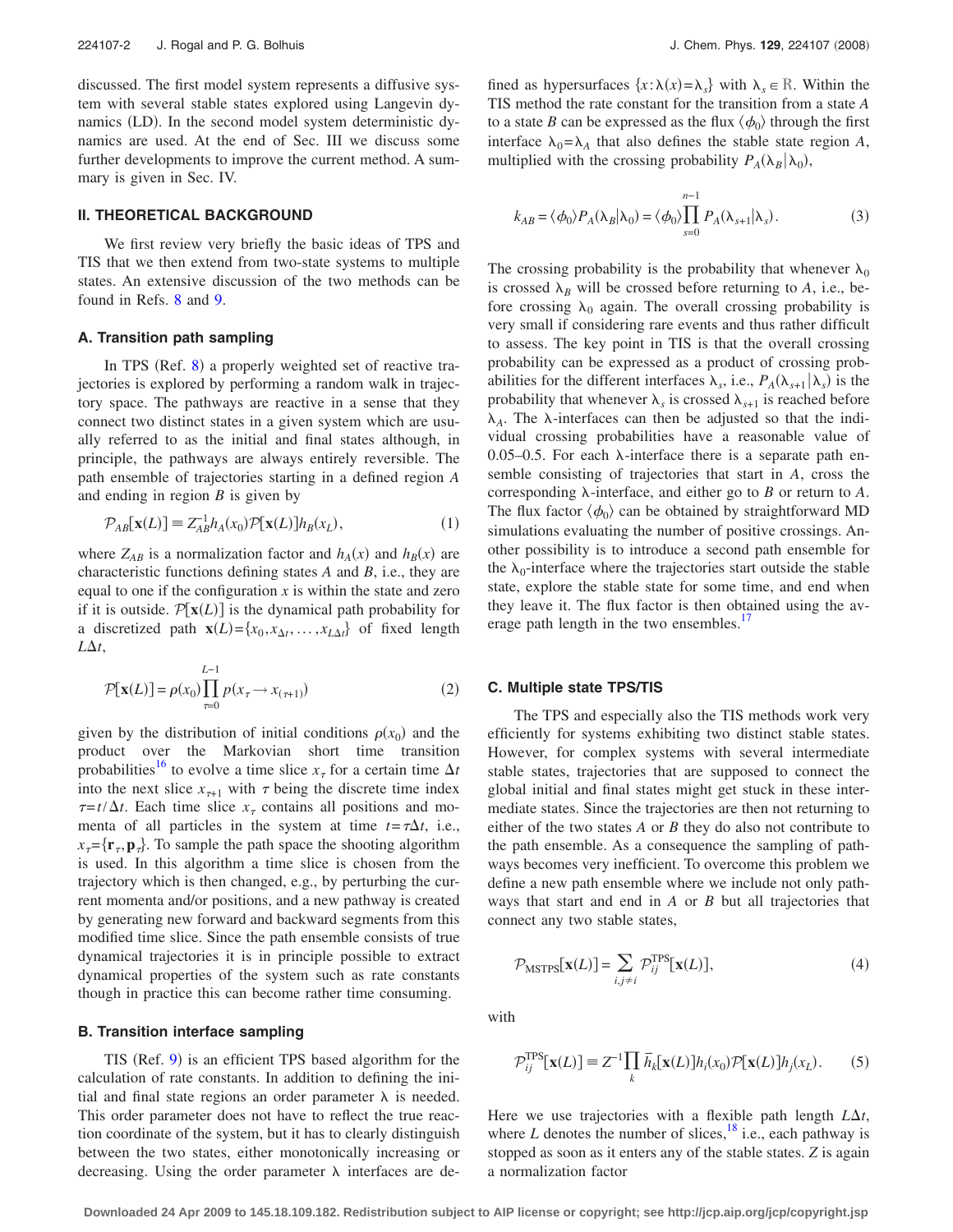<span id="page-3-1"></span>

FIG. 1. (Color online) Schematic representation of the multiple state TPS. Every stable state has a set of  $\lambda$ -interfaces up to some outermost  $\lambda_m$ -interface [only  $\lambda_m$ -interfaces (red dashed lines) are shown here]. All pathways that start in one of the stable states cross the corresponding  $\lambda_m$ -interface and end in any of the stable states contribute to the path ensemble [blue (dark) solid trajectories]. Only pathways that return to their initial state without crossing the  $\lambda_m$ -interface will be discarded [green (light) dotted trajectory].

<span id="page-3-0"></span>
$$
Z = \int \mathcal{D}\mathbf{x}(L)\mathcal{P}[\mathbf{x}(L)] \prod_{k} \bar{h}_{k}[\mathbf{x}(L)] \sum_{i,j \neq i} h_{i}(x_{0})h_{j}(x_{L}), \qquad (6)
$$

where the integral runs over all paths of all lengths. The different *h* functions define the stable state regions and ensure that only the end points enter a stable state. The *h* function defining a stable state can be expressed as

$$
h_i(x_\tau) = \begin{cases} 1 & \text{if } x_\tau \in \Lambda_{0i}^- \\ 0 & \text{otherwise,} \end{cases}
$$
 (7)

with the discrete time index  $\tau = t/\Delta t$  and  $\Lambda_{0i}^- = \{x \mid \lambda(x) < \lambda_{0i}\}$ [the complementary configuration space is defined as  $\Lambda_{0i}^+$  $=\{x \mid \lambda(x) > \lambda_{0i}\}\]$ . Within this notation the  $\lambda_{0i}$ -interfaces are equivalently defined as in TIS (cf. Sec. II B) except that here the index " $0i$ " refers to the  $\lambda_0$  interface of the state *i*. Thus,  $x_{\tau} \in \Lambda_{0i}^-$  denotes that the value of the order parameter  $\lambda$  of time slice  $x_{\tau}$ , i.e.,  $\lambda(x_{\tau})$ , is smaller than the value of the order parameter that defines the stable state  $i$ , i.e.,  $\lambda_{0i}$ . Since the order parameter has to be a monotonic function it follows that the time slice  $x<sub>\tau</sub>$  is within the stable state region. The flexible path length algorithm demands that all time slices except the first and the last ones are not within any of the stable states. This is achieved by the product over the  $h$  functions in Eqs.  $(5)$  $(5)$  $(5)$  and  $(6)$  $(6)$  $(6)$  defined as

$$
\overline{h}_i[\mathbf{x}(L)] = \begin{cases} 1 & \text{if } \forall {\{\tau | 0 < \tau < L\}} : x_{\tau} \notin \Lambda_{0i}^- \\ 0 & \text{otherwise.} \end{cases}
$$
 (8)

Based on the expression for the rate constant in TIS, cf. Eq. ([3](#page-2-1)), we can now also derive an expression for the rate constants between all stable states in the system. For this we assign a set of  $\lambda$ -interfaces to each of the stable states. The corresponding  $\lambda$  order parameter can be different for each stable state and does again not have to correspond to a true reaction coordinate, but still has to clearly distinguish between the respective stable state and all other stable states. In addition, we define an outermost  $\lambda$ -interface,  $\lambda_m$  as shown in Fig. [1.](#page-3-1) The corresponding TIS path ensemble is then given by

<span id="page-3-2"></span>
$$
\mathcal{P}_{\text{MSTIS}} = \sum_{i,j} \mathcal{P}_{ij}^{\text{TIS}}[\mathbf{x}(L)],\tag{9}
$$

with

$$
\mathcal{P}_{ij}^{\text{TIS}}[\mathbf{x}(L)]
$$
\n
$$
\equiv Z_{\text{TIS}}^{-1} \prod_{k} \bar{h}_{k}[\mathbf{x}(L)] h_{i}(x_{0}) \mathcal{P}[\mathbf{x}(L)] h_{j}(x_{L}) \hat{h}_{i}^{m}[\mathbf{x}(L)].
$$
\n(10)

The normalization factor *Z* is likewise defined as before as the integral over all possible paths of all lengths

$$
Z_{\text{TIS}} = \int \mathcal{D}\mathbf{x}(L)\mathcal{P}[\mathbf{x}(L)] \prod_{k} \bar{h}_{k}[\mathbf{x}(L)]
$$

$$
\times \sum_{i,j} h_{i}(x_{0})h_{j}(x_{L})\hat{h}_{i}^{m}[\mathbf{x}(L)], \qquad (11)
$$

and  $\hat{h}^m_i$  is given by

$$
\hat{h}_i^m[\mathbf{x}(L)] = \begin{cases}\n1 & \text{if } & \exists \{\tau | 0 \le \tau \le L\}: \quad x_\tau \in \Lambda_{mi}^- \\
0 & \text{otherwise.} \end{cases}
$$
\n
$$
\lambda \exists \{\tau | 0 \le \tau \le L\}: \quad x_\tau \in \Lambda_{mi}^+
$$
\n
$$
(12)
$$

Again the two *h* functions define the stable states *i* and *j* and the product over the  $\overline{h}$  functions ensures that all time slices except the end points are not in any stable state. In addition the  $\hat{h}^m_i$  function restricts the path ensemble to pathways that starting in *i* and ending in *j* also cross the corresponding  $\lambda_{mi}$ -interface. Note that the initial and final state can also be the same, i.e.,  $i=j$  as long as  $\lambda_{mi}$  is crossed, as shown in Fig. [1.](#page-3-1) In analogy to the TIS method the rate constant for transitions from a state *i* to a state *j* can be expressed as

$$
k_{ij} = \langle \phi_{mi} \rangle P_i(\lambda_{0j} | \lambda_{mi}). \tag{13}
$$

<span id="page-3-3"></span>Here  $\langle \phi_{mi} \rangle$  is the flux through the  $\lambda_{mi}$ -interface and  $P_i(\lambda_{0j}|\lambda_{mi})$  is correspondingly the probability that whenever  $\lambda_{mi}$  is crossed  $\lambda_{0j}$  will be crossed, i.e., state *j* will be reached, before returning to *i*. The flux through the outermost interface  $\lambda_{mi}$  can be obtained from a "regular" TIS simulation using the set of  $\lambda$ -interfaces for a given state *i*,

$$
\langle \phi_{mi} \rangle = \langle \phi_{0i} \rangle \prod_{s=0}^{m-1} P_i(\lambda_{(s+1)i} | \lambda_{si}). \tag{14}
$$

The crossing probability  $P_i(\lambda_{0j} | \lambda_{mi})$  on the other hand is directly obtained from the multiple state transition path ensemble defined in Eq.  $(9)$  $(9)$  $(9)$ . It is simply given by the number,  $n_{ij}$ , of pathways starting in *i*, crossing  $\lambda_{mi}$  and ending in *j* divided by all pathways starting in *i* and crossing  $\lambda_{mi}$ ,

$$
P_i(\lambda_{0j}|\lambda_{mi}) = \frac{\int \mathcal{D}\mathbf{x}(L)\mathcal{P}_{ij}^{TIS}[\mathbf{x}(L)]}{\int \mathcal{D}\mathbf{x}(L)\sum_j \mathcal{P}_{ij}^{TIS}[\mathbf{x}(L)]} \approx \frac{n_{ij}}{\sum_j n_{ij}}.
$$
 (15)

From the expression for the rate constants for transitions between all stable states  $i$  and  $j$  in Eq.  $(13)$  $(13)$  $(13)$  it follows that the flux  $\langle \phi_{mi} \rangle$  only has to be calculated once for each stable state. All remaining crossing probabilities can be obtained

**Downloaded 24 Apr 2009 to 145.18.109.182. Redistribution subject to AIP license or copyright; see http://jcp.aip.org/jcp/copyright.jsp**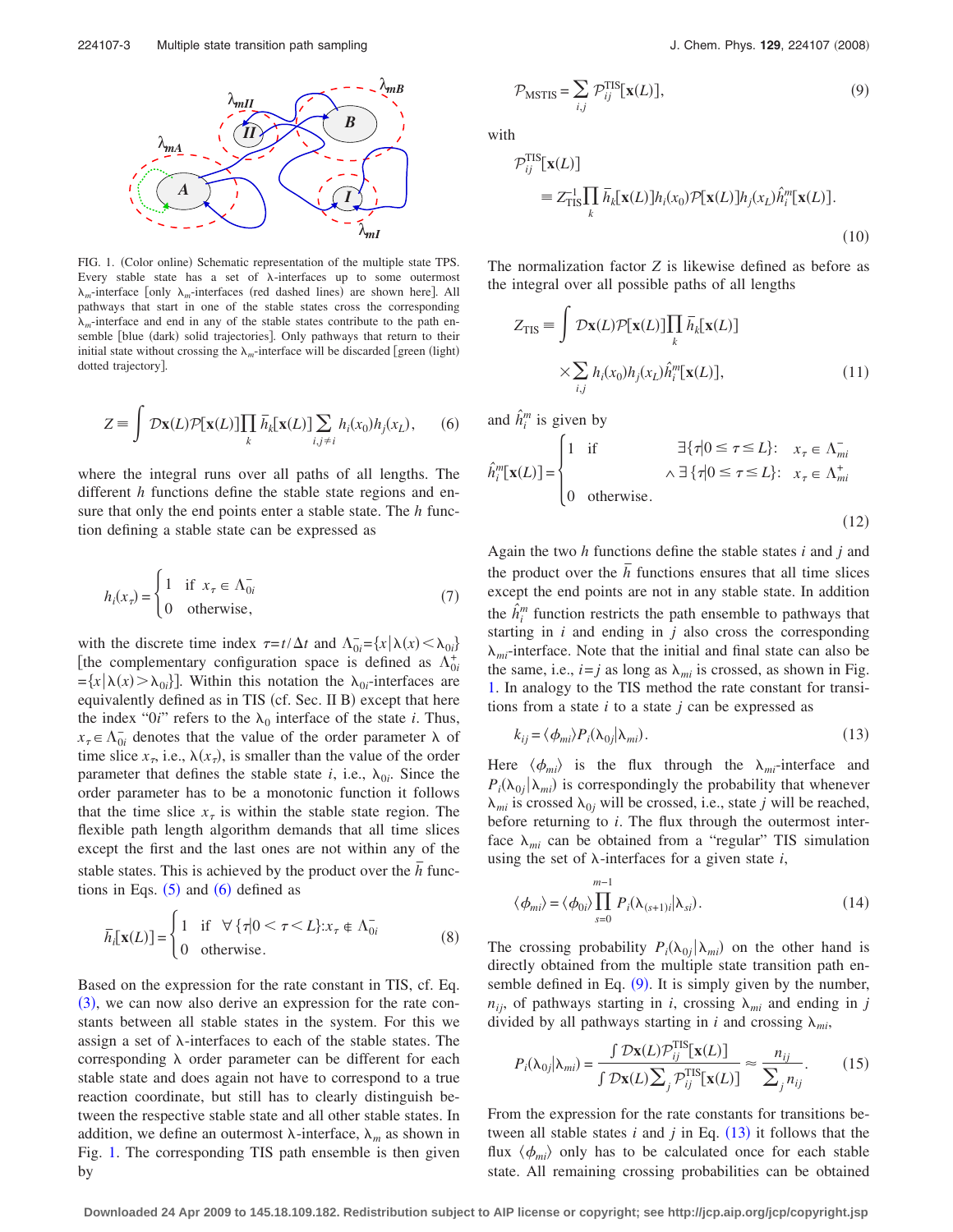simultaneously within one multiple state TPS simulation. Since the flux through the  $\lambda_{mi}$ -interface is constant for all transitions out of a certain stable state *i* the ratio of two rate constants can be expressed as the ratio of the corresponding crossing probabilities,

<span id="page-4-1"></span>
$$
\frac{k_{ij}}{k_{ik}} = \frac{P_i(\lambda_{0j}|\lambda_{mi})}{P_i(\lambda_{0k}|\lambda_{mi})}.
$$
\n(16)

One important aspect in the multiple state TPS is that the defined states must be truly metastable in a sense that the system spends so much time in each of these states that transitions between them can be described by a Markov chain. This is important since in this approach a transition  $i \rightarrow k$  $\rightarrow j$  is always described as two independent transitions  $i \rightarrow k$  and  $k \rightarrow j$ . However this is not a problem as long as all stable states are long lived and transitions between them are rare with respect to the molecular time scale.

#### **D. Algorithm**

The first step in the multiple state TPS algorithm is the definition of stable state regions and the corresponding  $\lambda_m$ -interfaces. Starting from some initial trajectory connecting any two states in the system a new pathway is created using a shooting move just as in regular TPS/TIS. For this a shooting point is arbitrarily chosen along the trajectory. If stochastic dynamics are used no changes need to be made at the shooting point, as the stochastic nature of the dynamics is sufficient to obtain a new trajectory. In case of deterministic dynamics within a microcanonical (NVE) ensemble the momenta at the shooting point need to be perturbed to create a new trajectory.<sup>8</sup> The new momenta are correspondingly rescaled to conserve the total momentum and the total energy an algorithm for sampling the canonical ensemble is also available, see Ref. [8](#page-9-6)). In both cases the new shooting point can always be accepted. Since we use flexible path length shooting $18$  the new trajectory is integrated forward and backward in time until it reaches any of the stable states. The acceptance probability for the new pathway is given by

$$
P_{\text{acc}}(\mathbf{x}^{(0)} \to \mathbf{x}^{(n)}) = \prod_{k} \overline{h}_{k} [\mathbf{x}^{(n)}(L^{(n)})]
$$

$$
\times \sum_{i,j} h_{i}(x_{0}^{(n)}) h_{j}(x_{L}^{(n)}) \hat{h}_{i}^{m} [\mathbf{x}^{(n)}(L^{(n)})]
$$

$$
\times \min \left[ 1, \frac{L^{(0)}}{L^{(n)}} \right].
$$
(17)

Thus, a pathway is always accepted if it connects any two stable states and crosses the  $\lambda_m$ -interface of the initial state and if its length fulfills the acceptance criterion due to the flexible path length. $18$  In this algorithm reversal moves, i.e., the time reversal of all slices of a path, $\frac{8}{3}$  are not necessary to increase the sampling of the path space since those moves are already implicitly included. This is due to the fact that the trajectories are allowed to start and end in any of the stable states thus including  $i \rightarrow j$  as well as  $j \rightarrow i$  pathways.

<span id="page-4-0"></span>

FIG. 2. (Color) 2D model potential for stochastic dynamics. The potential has four minima which are indicated by the black circles. Contour lines correspond to  $0.5k_BT$ . Transitions can occur between all minima in the system.

#### **III. RESULTS AND DISCUSSION**

To illustrate the approach described above we consider two model systems, one using stochastic dynamics in a rather diffusive system and the other one using deterministic dynamics.

### **A. Model system I: Stochastic dynamics**

The model system consists of a simple two-dimensional (2D) potential in which we perform Langevin dynamics (LD). A detailed description of the applied dynamics can be found in Ref. [19.](#page-9-17) The potential is given by

$$
V(x,y) = -4 \exp[-0.25(x+4)^{2} - y^{2}] \qquad \text{min } A
$$
  
\n
$$
-4 \exp[-0.25(x+4)^{2} - y^{2}] \qquad \text{min } B
$$
  
\n
$$
+ 1/5625[0.0425x^{6} + 0.5(y-2)^{6}] \qquad \text{cutoff}
$$
  
\n
$$
+5 \exp[-4x^{2} - 0.01(y+1)^{4}] \qquad v\text{-barrier}
$$
  
\n
$$
+5 \exp[-0.0081x^{4} - 4y^{2}] \qquad h\text{-barrier}
$$
  
\n
$$
-2 \exp[-20.25((x+3)^{2} + (y-4.8)^{2})] \qquad \text{min } I
$$

$$
-2 \exp[-20.25((x+0.5)^{2}+(y-3.2)^{2})] \qquad \text{min II}.
$$

 $(18)$ 

This potential has four stable states, two main minima *A* and *B* and two intermediate states I and II, as shown in Fig. [2.](#page-4-0) The stable state regions are defined by circles around the minima with a certain radius  $r_i$  which is set to  $r_A = r_B = 1.0$ and  $r_I = r_{II} = 0.25$ . The corresponding  $\lambda$ -interfaces for each state are defined likewise with  $\lambda_{0i}$  coinciding with the definition of the stable state  $i$ . The outermost  $\lambda$ -interfaces are set to  $\lambda_{mA} = \lambda_{mB} = 3.0$  and  $\lambda_{mI} = \lambda_{mII} = 1.0$ . In between the stable states the potential is rather flat except for the vertical and horizontal barriers. The vertical barrier is introduced to focus on reactive pathways that pass through the upper part of the potential. The simulations are performed using a friction coefficient of  $\gamma = 2.5$ , a time step of  $\Delta t = 0.1$ , and temperatures  $\beta = 1/k_B T$  between 1.5 and 4.5. A two-way shooting algorithm with flexible path length is applied resulting in an overall acceptance of  $\sim$  0.45. To verify the results of the multiple state TPS we compared them to rate constants obtained from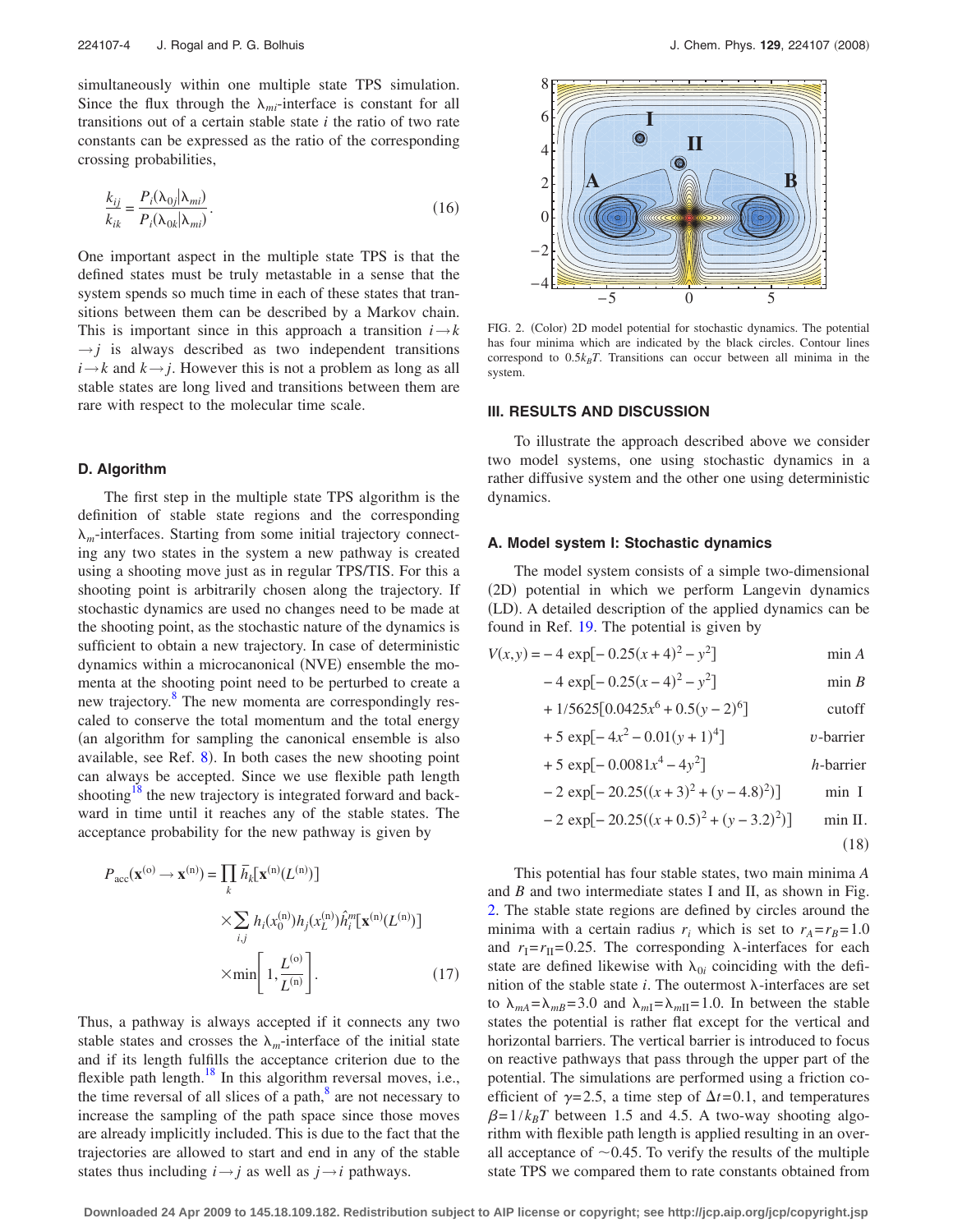<span id="page-5-0"></span>

FIG. 3. (Color online) Ratio of the multiple state TPS probabilities  $P_i(\lambda_{0j}|\lambda_{mi})/P_i(\lambda_{0k}|\lambda_{mi})$  (gray bars) for the different transitions between the four stable states in the model potential shown in Fig. [2.](#page-4-0) The temperature is  $\beta$ =2.5. The orange (light) crosses mark the reference values for the ratio of the corresponding rate constants  $k_{ij}/k_{ik}$  obtained from LD simulations.

straightforward LD simulations. As shown in Eq. ([16](#page-4-1)) the ratio of two rate constants for transitions originating from the same stable state can directly be compared to the ratio of the fraction of pathways in the multiple state TPS. The results for a temperature of  $\beta$ =2.5 are shown in Fig. [3.](#page-5-0) The error is calculated as the standard deviation over block averages. In the multiple state TPS ten blocks with  $10^6$  cycles are sampled. The LD rate constants are obtained using the mean first passage time. For each of the four stable states ten blocks with 2000 transitions are counted. To check for a proper sampling of initial conditions within each of the stable states the results are also compared to rate constants obtained using the mean residence times and number of crossing from a long LD trajectory. The results in Fig. [3](#page-5-0) show an excellent agreement between the multiple state TPS results and the LD simulations. The trend in the ratios of the different rate constants is as expected from the shape of the potential energy surface (PES). The rate constants for a transition from states  $A \rightarrow I$  and  $A \rightarrow II$  are similar whereas the rate constant  $A \rightarrow B$  is a factor of  $\sim 8$  lower. For transitions starting in state *B* the rate constants  $B \rightarrow I$  and  $B \rightarrow A$  are comparable whereas the rate constant  $B \rightarrow H$  is a factor of 4–6 larger. Similarly, for state I the rate constants I→*A* and I→II are comparable and the I→*B* rate constant is somewhat smaller. The very similar rate constants for all three transitions out of minimum II are also consistent with the central position of this state.

The agreement between the multiple state TPS and the LD results is also very good for the other investigated temperatures, i.e.,  $\beta$ =1.5, 3.5, and 4.5. For higher values of  $\beta$ the direct evaluation of the rate constant with LD becomes very costly. For instance, the number of counted transitions per block to determine the mean first passage time is reduced to 1000 for  $\beta$ =3.5 and to 125 for  $\beta$ =4.5. At even higher values of  $\beta$  a direct evaluation of the rate constants becomes prohibitively expensive.

<span id="page-5-1"></span>

FIG. 4. Correlation between subsequent pathways. The graphs show the fraction of pathways that is created starting from a certain type of pathway. The four graphs show the correlation for pathways originating in state *A*, i.e., creating new trajectories from  $A \rightarrow A$ ,  $A \rightarrow B$ ,  $A \rightarrow I$ , and  $A \rightarrow II$  pathways. For all pathways there is a nonvanishing probability to create any of the other 16 types of pathways.

The multiple state TPS is most useful in systems with a considerable switching between pathways connecting different stable states, i.e., starting from a pathway  $i \rightarrow j$  and applying a shooting move there is certain probability to create a pathway  $k \rightarrow l$ . To evaluate the switching behavior in the current model system we look at the correlation between subsequent pathways. In Fig. [4](#page-5-1) this is shown for pathways originating in state *A*. Here we plot the fraction of the different possible pathways that is created from an existing one, i.e., looking at the top left graph in Fig. [4](#page-5-1) we see that from an  $A \rightarrow A$  pathway most likely another  $A \rightarrow A$  pathway will be created  $(\sim 75\%$ , outside of the shown range in Fig. [4](#page-5-1)). However there is also a reasonable probability to create trajectories connecting other stable states. This becomes even more obvious at the top right graph in Fig. [4.](#page-5-1) Here the existing pathway is an  $A \rightarrow B$  pathway. The graph shows that  $\sim 40\%$ of the subsequent pathways are  $B \rightarrow B$  pathways whereas the rest are more or less equally distributed among other types of trajectories. Also for all other pathways we find that there is indeed a nonvanishing probability to create any of the 16 possible pathways from a certain trajectory by a shooting move. If this switching between pathways does not occur a proper sampling of the entire path ensemble might be difficult and for such systems a separate sampling between any two states, as in normal TPS, can be more appropriate. However, from the correlation graphs we can already conclude that for the current potential the multiple state TPS approach is more efficient. In particular the top right graph in Fig. [4](#page-5-1) shows that if we would only sample  $A \rightarrow B$  trajectories we would have to reject  $\sim 98\%$  of all pathways since only 2% of all trajectories created from an  $A \rightarrow B$  pathway start and end again in the same states. Even if we would sample all pathways starting in *A* and ending in any arbitrary state, still the rejection would be  $\sim$ 70%. Since the creation of pathways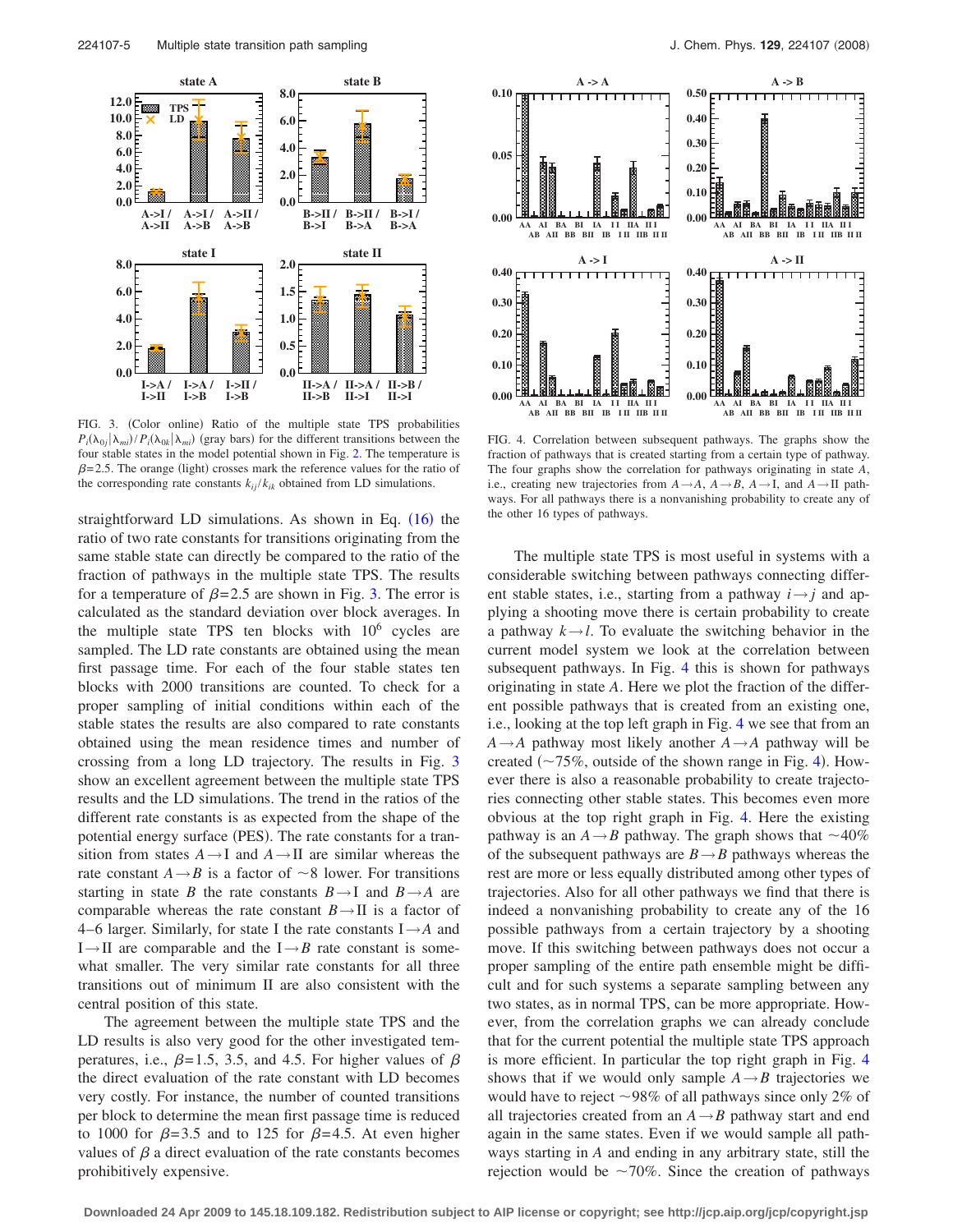<span id="page-6-0"></span>

FIG. 5. (Color) Rate constants obtained using the multiple state TPS approach vs rate constants calculated from LD simulations. All rate constants for all 12 possible transitions are shown for four different temperatures.

can become very expensive in large systems it is crucial to discard as few trajectories as possible while still maintaining a good sampling of the path space. Hence, the multiple state TPS can indeed be advantageous in complex systems.

The sampling of the path space can also be analyzed by calculating path correlation functions.<sup>8</sup> For each type of pathway  $(A \rightarrow A, A \rightarrow B, \text{ etc.})$  in the multiple state transition path ensemble we evaluated the path correlation function of an indicator function which is 1 if a certain pathway is sampled and 0 otherwise. A fast decay of the path correlation as a function of shooting moves then indicates a good switching between different pathways, and an efficient sampling of the entire multiple state transition path ensemble. We find that for almost all pathways the path correlation function decays extremely fast, requiring only a few shots  $(2-8)$  to fall below a threshold of 0.3. Only for  $A \rightarrow A$  and  $B \rightarrow B$  trajectories decorrelation is slightly slower  $(\sim 100$  shots) which is also reflected in a more frequent sampling compared to other pathways and the switching behavior, as depicted in Fig. [4.](#page-5-1)

Another factor that can influence the sampling of the path space is the position of the outermost  $\lambda_{mi}$ -interface. As can be seen from Eq. ([16](#page-4-1)) the position of the  $\lambda_{mi}$ -interface does not influence the ratio of the different crossing probabilities out of a given state, but will change the number of pathways that actually return to the stable state after crossing  $\lambda_{mi}$ . If the  $\lambda_{mi}$ -interface is chosen too close to the stable state most of the trajectories will be  $i \rightarrow i$  pathways and a proper sampling of the entire path ensemble is again not possible. The  $\lambda_{mi}$ -interface can be set arbitrarily far away from the initial stable state, but it must not cross any other stable state nor should it bias the trajectories into a certain part of the phase space. This is trivial for the current 2D model system but might pose a problem in more complex systems.

By performing TIS simulations for each state, we also calculate the flux through all four  $\lambda_m$ -interfaces, and applying Eq.  $(13)$  $(13)$  $(13)$ , the absolute rate constants. A comparison of the TPS and LD rate constants is shown in Fig. [5.](#page-6-0) For each temperature we plot the rate constants for all 12 possible

<span id="page-6-1"></span>

FIG. 6. (Color online) Ratio of the multiple state TPS probabilities  $P_i(\lambda_{0j}|\lambda_{mi})/P_i(\lambda_{0k}|\lambda_{mi})$  (gray bars) for the different transitions originating in state II in the model potential shown in Fig. [2](#page-4-0) (middle) and in the corresponding tilted potentials, minimum A lower (bottom graph) and higher (top graph) in energy compared to minimum *B*. The orange (light) crosses mark the reference values for the ratio of the corresponding rate constants  $k_{ij}/k_{ik}$ obtained from LD simulations. The temperature is  $\beta$ =2.5.

transitions in our model system. The rate constants obtained with the two different approaches are in excellent agreement for all applied temperatures. The linear correlation coefficient calculated including all data points is  $>0.99$ . The presented results clearly confirm that the multiple state TPS approach is valid for the described model system.

To ascertain whether the approach also works on a PES that is not as flat as the one described above we have tilted the original PES, as shown in Fig. [2](#page-4-0) by adding a gradient along the *x*-direction so that minimum *A* is  $2k_BT$  lower (higher) in energy than minimum  $B$ ,

$$
V_{\text{slope}}(x, y) = V(x, y) \pm 200/869(x + 7). \tag{19}
$$

The results that we obtain on these tilted PESs using the multiple state TPS approach agree likewise very well with the corresponding LD simulations. We also find that the ratio of the crossing probabilities calculated in the multiple state TPS can already provide quite some information regarding the different minima. In Fig. [6](#page-6-1) the ratios of the crossing probabilities for all transitions originating in state II are shown for the three different potentials. In the center graph the ratios for the original potential are displayed. Looking at Fig. [2](#page-4-0) it appears to be rather obvious that transitions from  $II \rightarrow A$ ,  $II \rightarrow B$ , and  $II \rightarrow I$  are equally likely resulting in ratios of about 1. If the PES is tilted so that state *A* is  $2k_BT$  lower in energy than *B* the ratios change accordingly, cf. bottom graph in Fig. [6.](#page-6-1) On this tilted PES transitions from state  $II \rightarrow A$  are much more likely than to state *B* since once the trajectory has escaped state II there is a downhill slope toward state *A* but an uphill slope toward state *B*. The opposite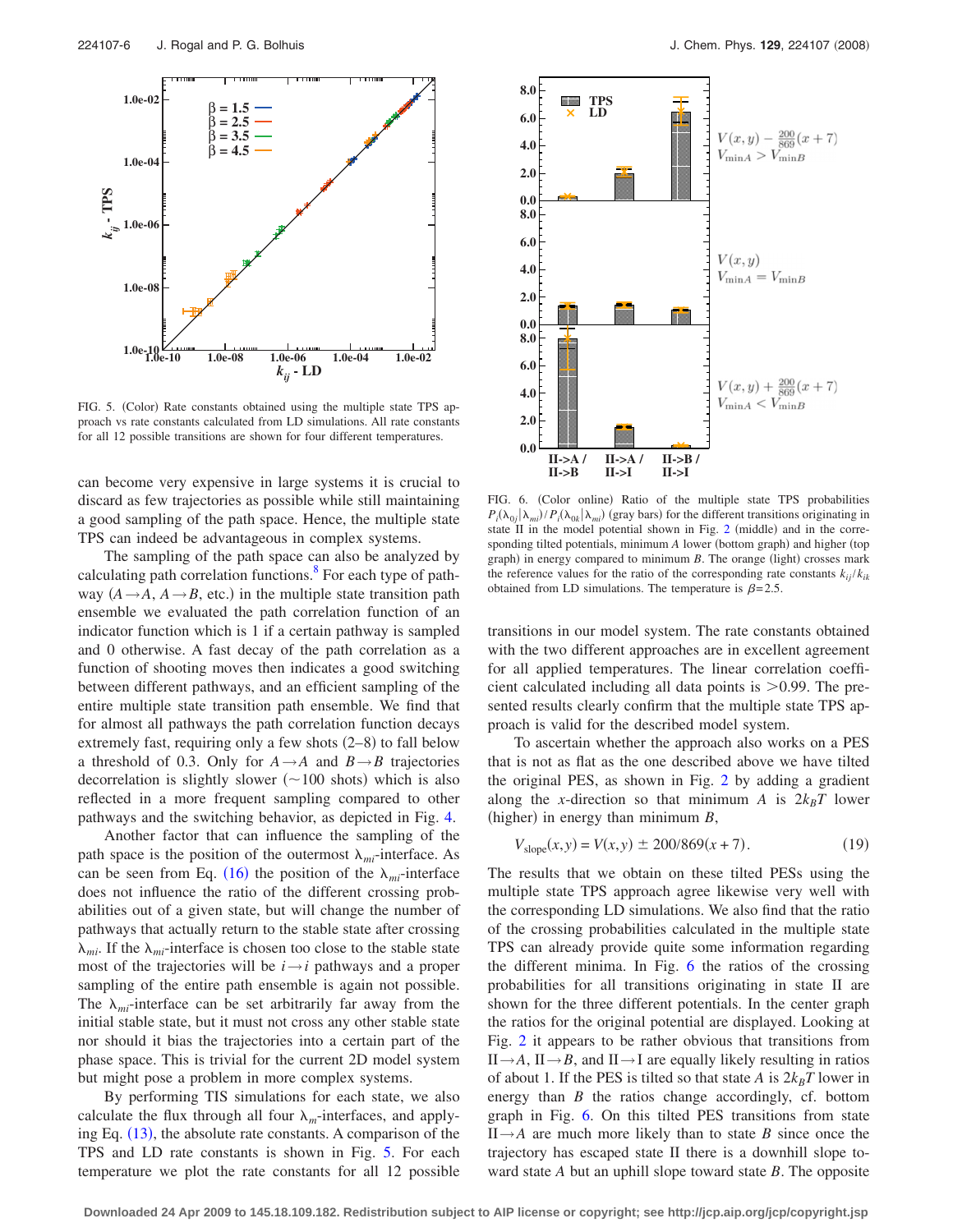<span id="page-7-0"></span>

FIG. 7. (Color online) Schematic figure of a triatomic molecule in a WCA fluid. The system contains *N* particles that interact via the WCA potential. The red (dark) circles indicate the three particles representing the trimer that in addition interact via a double-well potential. Within the system there are four distinct stable states as a function of the interparticle distances between particles 1 and 2  $(r_{12})$  and particles 2 and 3  $(r_{23})$ .

behavior can be observed in the top graph of Fig. [6](#page-6-1) where state *A* is higher in energy than state *B* and accordingly the ratios are reversed. Thus if the shape of the PES is unknown already the ratios of the crossing probabilities can provide some useful hints about the relative positions of the different stable states. The results show that even on an uphill potential the multiple state TPS is applicable. Inspection of the fraction of sampled pathways indicates that a good sampling will become more difficult if the transition probabilities between the stable states are very different. On the flat potential  $\sim$ 7% of all pathways are  $A \leftrightarrow$ II pathways. If the potential is tilted toward the *B* state this number decreases to  $\sim$  1.5%. For transition probabilities that differ by several orders of magnitude the sampling of less likely transitions will indeed become problematic. The sampling of unlikely transitions might be improved by introducing a biasing function which we discuss in Sec. III C 2.

#### **B. Model system II: Deterministic dynamics**

To further scrutinize the validity of our approach we apply the multiple state TPS to a second model system now using deterministic dynamics. The model system consists of a trimer surrounded by a fluid, as shown in Fig. [7.](#page-7-0) The *N* particles in the system interact via the Weeks–Chandler– Andersen (WCA) potential $^{20}$ 

$$
V_{\text{WCA}}(r) = \begin{cases} 4\epsilon \left[ \left( \frac{\sigma}{r} \right)^{12} - \left( \frac{\sigma}{r} \right)^6 \right] + \epsilon & \text{if } r \le r_{\text{WCA}} \equiv 2^{1/6} \sigma \\ 0 & \text{if } r > r_{\text{WCA}}, \end{cases}
$$
(20)

where *r* is the distance between two particles,  $\epsilon$  specifies the interaction strength, and  $\sigma$  is the interaction radius. The particles in the trimer (particles 1 and 2, respectively, particles 2 and 3) interact in addition via a double-well potential

$$
V_{\rm dw}(r) = h \left[ 1 - \frac{(r - r_{\rm WCA} - w)^2}{w^2} \right]^2, \tag{21}
$$

where *h* is the height of the barrier and *w* is the barrier width. This leads to four distinct stable states in the free energy surface as a function of the interparticle distances  $r_{12}$  and  $r_{23}$ 

<span id="page-7-1"></span>

FIG. 8. (Color online) Ratio of the multiple state TPS probabilities  $P_i(\lambda_{0j}|\lambda_{mi})/P_i(\lambda_{0k}|\lambda_{mi})$  (gray bars) for the different transitions between the four stable states of the trimer at a total energy of  $E=40\epsilon$ . The orange (light) crosses mark the reference values for the ratio of the corresponding rate constants  $k_{ij}/k_{ik}$  obtained from MD simulations.

in the trimer. Due to the double-well potential each of the two interparticle distances can be either in a short (sh),  $r = r_{\text{WCA}}$ , or in an extended (ex),  $r = r_{\text{WCA}} + 2w$ , configuration, i.e., the four stable states can be described as shsh, exsh, shex, and exex. Transitions are possible between all of the states leading to a total number of 12 transitions. Again we use the multiple state TPS approach to obtain the crossing probabilities and compare this to the corresponding results from straightforward MD simulations. The simulation results are presented in reduced units, i.e., the unit of length is  $\sigma$ , of energy  $\epsilon$ , of mass *m*, and of time  $\tau \equiv (\sigma^2 m/\epsilon)^{1/2}$ . Correspondingly, rate constants are given in units of  $\tau^{-1}$ . In the simulations the barrier height is set to  $h=1.0\epsilon$  and the width to  $w=0.25\sigma$ . The total number of particles is  $N=100$  with a particle density of  $\rho = 0.6\sigma^{-3}$ . Periodic boundary conditions are applied. The simulations are performed in a NVEensemble with a total energy of *E*= 20, 40, 60, and 80, and 100 $\epsilon$  corresponding roughly to temperatures of  $T=0.171$ , 0.335, 0.498, 0.661, and  $0.824\epsilon/k_B$ , respectively. The equations of motion are integrated using the velocity Verlet algorithm with a time step of  $\Delta t = 0.001 \tau$ . In the TPS simulations a two-way shooting algorithm with flexible path length is applied. The maximum momentum displacement at the shooting point is  $\delta p_{\text{max}} = 5.0 \, \epsilon m^{1/2}$  resulting in an overall acceptance of 0.4–0.6. In Fig. [8](#page-7-1) a comparison of the ratio of rate constants obtained from MD simulations to the ratio of crossing probabilities obtained from multiple state TPS is shown [cf. Eq.  $(16)$  $(16)$  $(16)$ ] for a total energy of  $E=40\epsilon$ . The error bars are calculated as two times the standard deviation over block averages. In the multiple state TPS ten blocks with 5  $\times$  10<sup>5</sup> cycles each are simulated. The direct evaluation of the rate constants is done by monitoring the number of transitions and mean residence times within the stable states from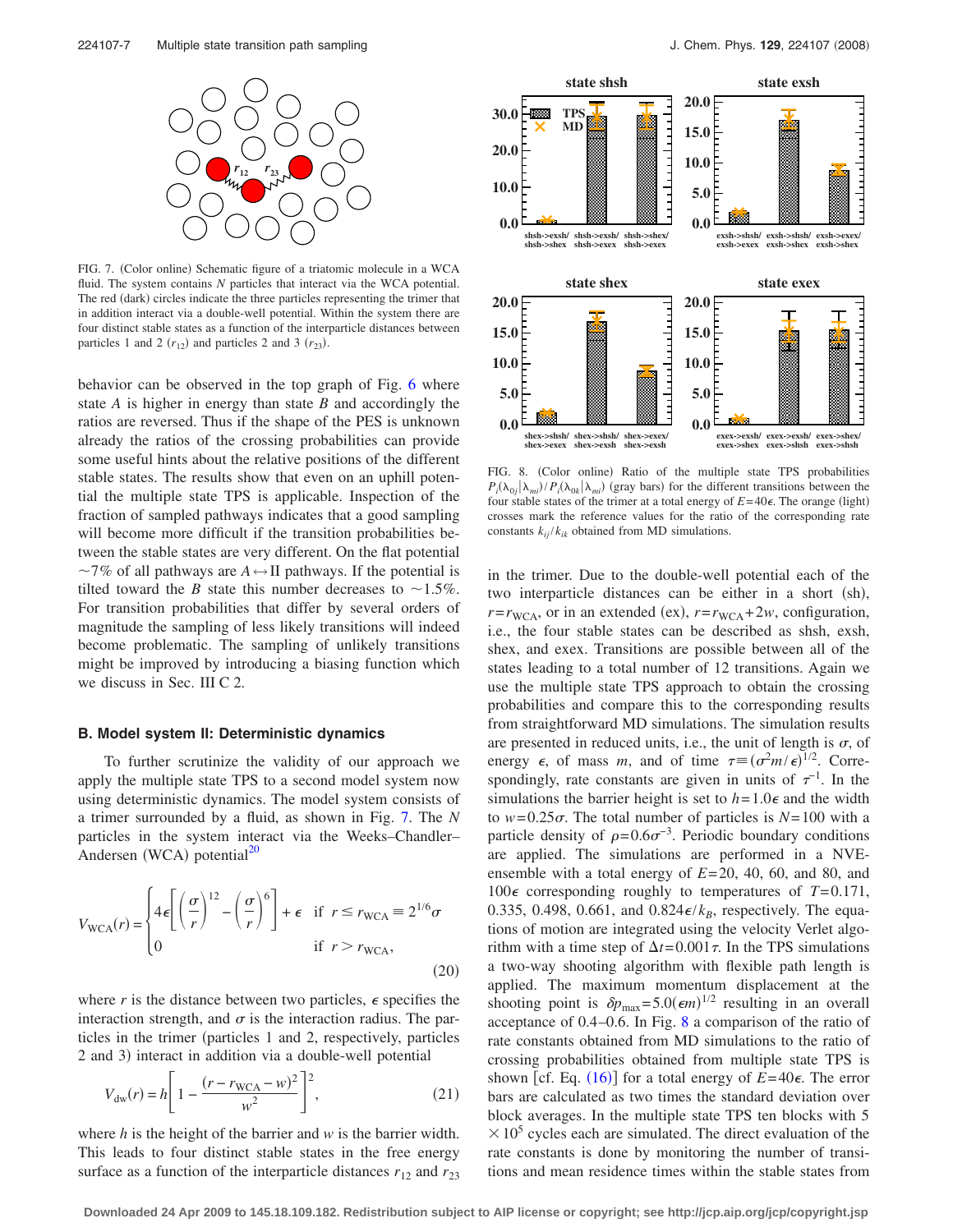<span id="page-8-0"></span>

FIG. 9. (Color) Rate constants obtained using the multiple state TPS approach vs rate constants calculated from MD simulations. All rate constants for all 12 possible transitions are shown for five different total energies.

a long MD trajectory with ten blocks of  $5 \times 10^8$  time steps. Also in this model system using deterministic dynamics, the agreement between the multiple state TPS approach and the straightforward MD simulations is excellent. Looking at the different ratios in Fig. [8](#page-7-1) we can immediately see that starting in the shsh-conformation and extending one of the two interparticle distances (shsh $\rightarrow$ exsh or shsh $\rightarrow$ shex) is a symmetric process, i.e., the ratio is one. As expected, extending both interparticle distances simultaneously  $(shsh \rightarrow exex)$  has a much lower rate constant (about a factor of 30 at a total energy of  $40\epsilon$ ). Transitions from the exsh and shex states to a shsh configuration have a two times higher probability than to the exex configuration. This is due to the fact that the free energy of the trimer is slightly lower in the shsh configuration than in the exex configuration due to excluded volume effects. Again, the rate constants for changing both interparticle distances at the same time, i.e., shex $\rightarrow$ exsh, respectively, exsh→shex, are much smaller. Starting in an exex configuration the same trends as for the shsh state can be observed. To reduce either one of the two interparticle distances is symmetric ( $exex \rightarrow shex$  or  $exex \rightarrow exsh$ ) and thus the ratio of the corresponding crossing probabilities is one, while going from exex $\rightarrow$ shsh is less likely by a factor of 15  $(at E=40\epsilon).$ 

In addition, we also calculate the flux through the different  $\lambda_m$ -interfaces, and by applying Eq. ([13](#page-3-3)), the total rate constants. A comparison of the rate constants for all possible transitions between the four stable states in the trimer is shown in Fig. [9](#page-8-0) for five different total energies. Also for the absolute values of the rate constants we obtain an excellent agreement between the multiple state TPS results and the MD simulations. Again the linear correlation coefficient for the whole data set is  $>$  0.99. Based on error estimates we find that for the trimer system the multiple state TPS approach is about ten times as efficient as the separate sampling of each transition with regular two-state TPS.

#### **C. Further developments**

There are two main problems that could considerably worsen the sampling of the path space and thus make the multiple state TPS inefficient. One is that the trajectories get stuck in a certain channel in path space and the second one that certain pathways are sampled only very rarely compared to others. Another problem is the identification of all stable states. In the current approach it is assumed that all stable states have been determined *a priori*. In Secs. III C 1 to III C 3 we suggest possible solutions to these problems.

#### *1. Path replica exchange*

It has recently been proposed that in normal TIS simulations the sampling of multiple channels can considerably be improved by a replica exchange formalism applied to ensembles of trajectories that belong to different  $\lambda$ -interfaces.<sup>9[,17,](#page-9-15)[18](#page-9-16)</sup> In this approach path replicas belonging to two different ensembles can always be exchanged if they mutually also belong to the ensemble of the other replica.

In the multiple state TPS this can likewise be done for path replicas originating in the same stable state. Trajectories starting in different stable states have a different set of -interfaces and can thus not be exchanged. However, if the exchange is combined with a reversal move, i.e., a complete time reversal of the path, then also exchanges between *i*  $\rightarrow$  *j* and *j* $\rightarrow$ *i* pathways are possible. Additionally, in this approach the flux through the different  $\lambda_m$ -interfaces as well as the crossing probabilities are calculated simultaneously.

#### *2. Biasing function*

Within the multiple state path ensemble pathways originating in the same stable state are sampled with a probability distribution corresponding to the relative values of the rate constants. Hence trajectories that describe a rather unlikely transition are also sampled rarely. As a consequence a correct sampling of the entire path space might become difficult. Indications concerning the quality of the sampling can, e.g., be obtained by looking at the fraction of different types of pathways,

$$
\begin{array}{c}\n\rightarrow \quad A & B & \text{I} & \text{II} \\
A & \begin{pmatrix} 0.2853 & 0.0045 & 0.0435 & 0.0343 \\ 0.0045 & 0.3242 & 0.0078 & 0.0258 \\ 0.0434 & 0.0078 & 0.0682 & 0.0237 \\ \text{II} & 0.0341 & 0.0255 & 0.0237 & 0.0438\n\end{pmatrix}.\n\end{array} \tag{22}
$$

In this matrix the number of  $i \rightarrow j$  trajectories divided by the total number of all sampled trajectories are compiled for the first model system at a temperature of  $\beta$ =2.5. Since within the simulations detailed balance is obeyed the number of pathways  $i \rightarrow j$  has to be the same as  $j \rightarrow i$  if the sampling is sufficient, resulting in a symmetric matrix. The matrix values show that this is indeed the case for the first model system at  $\beta$ = 2.5, and we also find the same result for all presented systems under various conditions. However, it can also be seen that about 60% of all sampled pathways are *A*→*A* and  $B \rightarrow B$  pathways, whereas only about 0.5% are  $A \rightarrow B$  pathways. As discussed above the strong preference for  $i \rightarrow i$  tra-